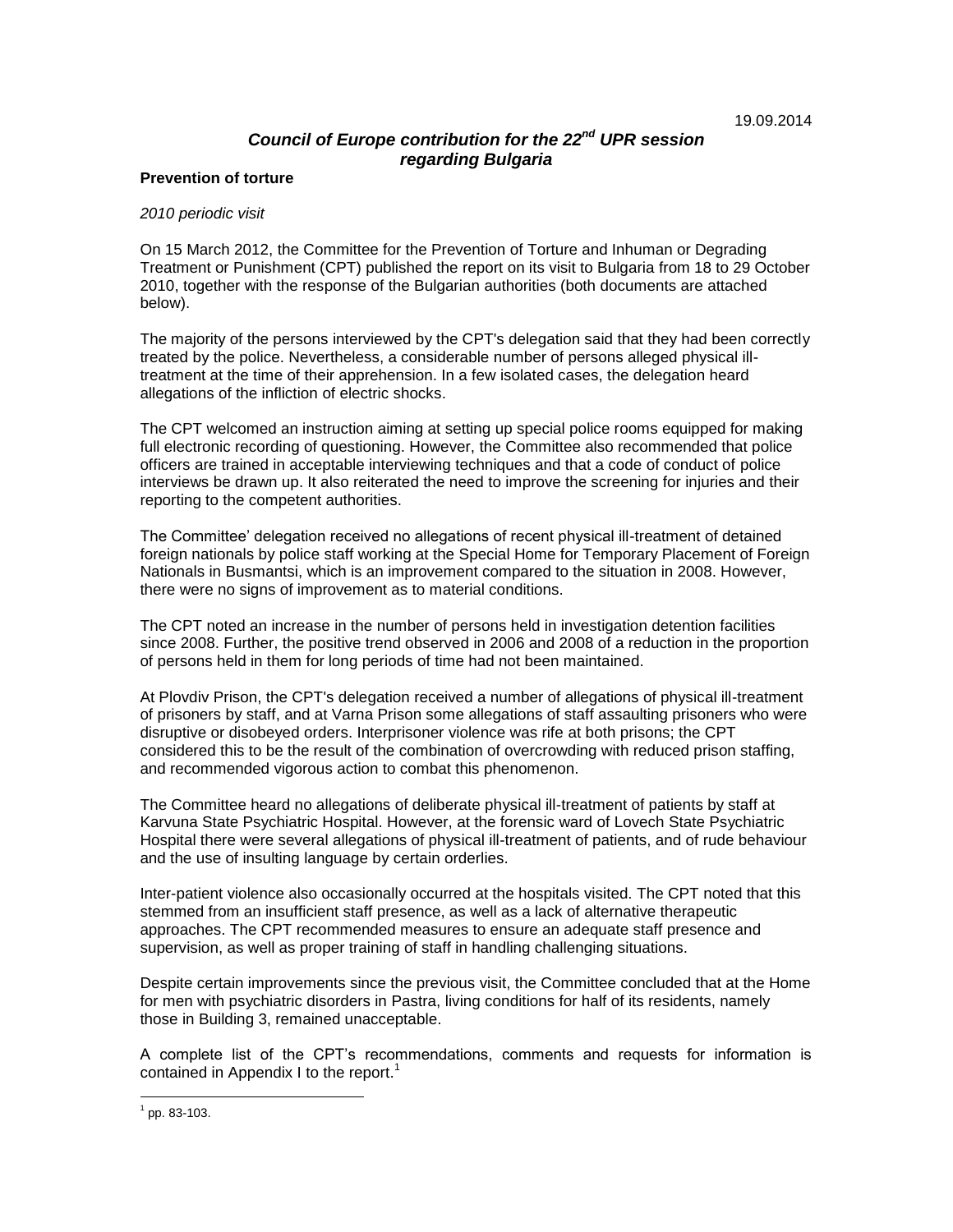

*2012 ad hoc visit*

On 4 December 2012, the CPT published the report on its *ad hoc* visit to Bulgaria from 4 to 10 May 2012, together with the Bulgarian authorities' response (both documents are attached below).

Overcrowding remains a major problem in the Bulgarian penitentiary system, and disturbing levels of overcrowding were observed in both prisons visited. The report urges the authorities to redouble their efforts to counter this problem and to be guided in this respect by the relevant Recommendations of the Committee of Ministers of the Council of Europe. More generally, the material conditions at Burgas and Varna Prisons were not acceptable.

At Burgas Prison, the delegation heard many allegations of frequent physical ill-treatment by staff and, in several cases, recent bruises and abrasions consistent with allegations of ill-treatment were observed. In one case, CCTV footage viewed by the delegation confirmed allegations of assault of an inmate by a prison officer.

At both prisons visited, the delegation received a very large number of allegations of corrupt practices by prison staff. In its report, the CPT calls for decisive action to combat the phenomenon of corruption in the prison system and recommends that an inquiry be conducted into the allegations received at Burgas and Varna Prisons.

The provision of health-care was very problematic at Burgas and Varna Prisons, due to an extreme shortage of staff and resources. The poor staffing levels in the two establishments rendered virtually impossible the provision of health care worthy of the name. The CPT has called for a considerable reinforcement of the health-care teams at both prisons. The Committee also recommends that the Ministry of Health become more involved in supervising the standard of care in places of deprivation of liberty (including as regards recruitment of health-care staff, their in-service training, evaluation of clinical practice, certification and inspection).

As regards life-sentenced prisoners, the CPT welcomes the efforts made at both of the prisons visited to integrate some of the lifers into the mainstream inmate population. However, it regrets that no progress had been made as regards the removal from the Criminal Code of the sentence of "life imprisonment without the right to substitution" (i.e. without possibility of parole). The Committee expresses the view that it is inhuman to imprison a person for life without any realistic hope of release.

A complete list of the CPT's recommendations, comments and requests for information is contained in the Appendix to the report.<sup>2</sup>



### *2014 periodic visit*

A delegation of the CPT carried out a visit to Bulgaria from 24 March to 3 April 2014. The Bulgarian authorities have not yet authorised publication of the CPT's report on this visit.

 $\frac{1}{2}$  pp. 31-38.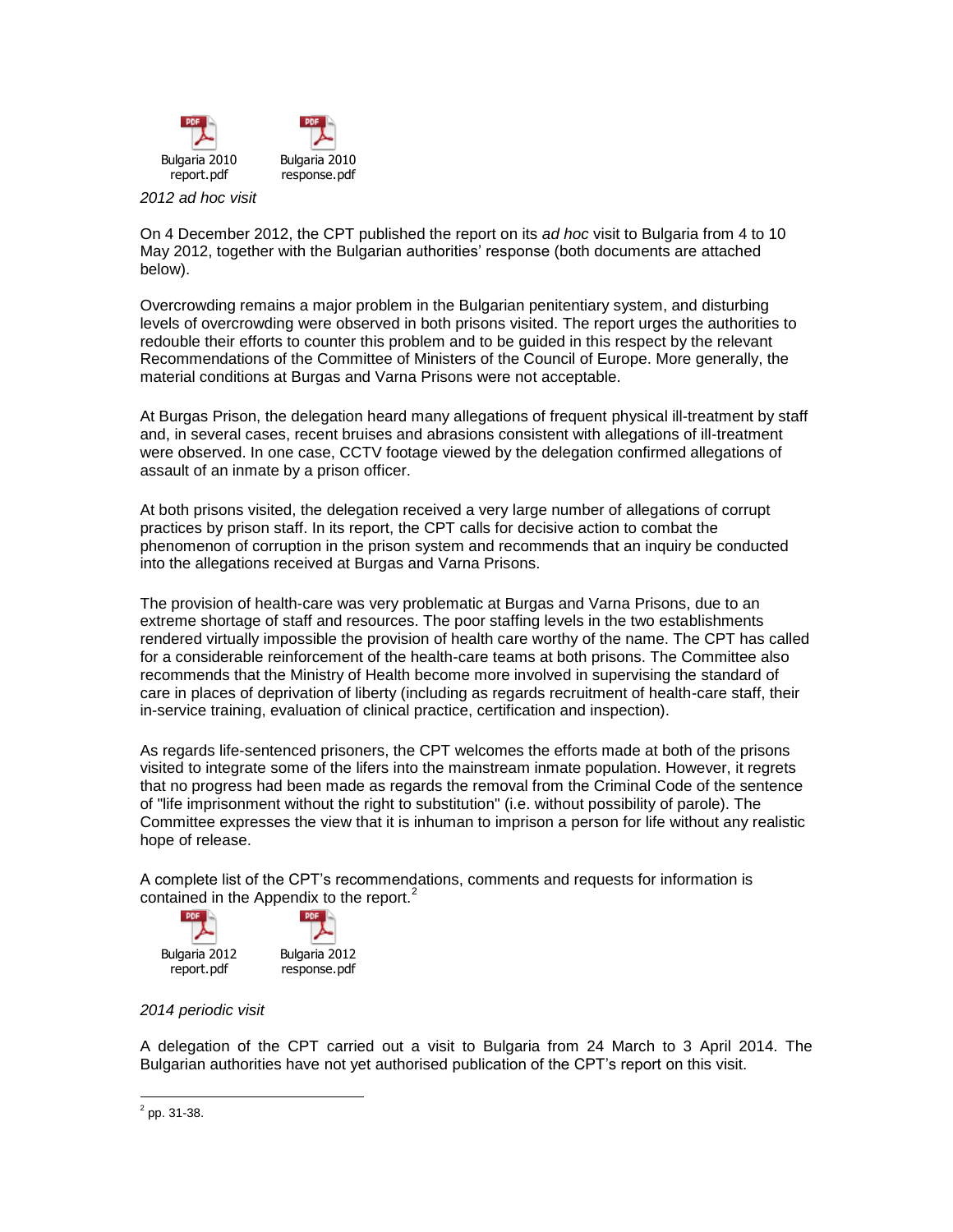#### **Council of Europe Commissioner for Human Rights**

On 22 February 2012, the Commissioner for Human Rights, Thomas Hammarberg, published his letter addressed to the Minister of Foreign Affairs of Bulgaria, Mr Nickolay Mladenov. The Commissioner said that "the conditions of children in institutions and the protection of the rights of minorities remain issues of concern in Bulgaria. While the authorities have now adopted strategies and action plans to address these problems, it is crucial that these are implemented with strong determination".

In spite of some progress, the situation of children living in some institutions remains seriously substandard. "There have been allegations of cases in which children with disabilities were subjected to practices of malnourishment, violence, physical restraint and incapacitating drugs in the institutions where they lived. Medical assistance and basic needs were sometimes denied or provided too late". The plans to phase out the system of institutional care of children should be pursued as a matter of priority.

The Commissioner expressed the hope that the new education law would ensure access to quality education also to those children with moderate, severe and profound intellectual disabilities living in "Homes for Mentally Disabled Children". He stressed also that the discussion on a draft Child Protection Act was an opportunity to ensure a rights-based policy for the protection of all children in the country.

Roma in Bulgaria remain socially excluded and marginalised, with limited access to adequate housing, education and healthcare. "The new 2012-2020 National Strategy for Roma Integration should be given full implementation, including by achieving short-term goals, such as the improvement of housing and health conditions of many Roma living in settlements without a regular water supply, electricity, gas and heating".

The Commissioner was also concerned that many Roma families continue to live in substandard conditions or are homeless as a result of forced evictions. "Forced evictions should be avoided" said the Commissioner, also recalling that "when this is not possible, international standards require the provision of adequate alternative accommodation, legal remedies, compensation and protection from homelessness."

Commissioner Hammarberg further stressed the need to ensure that racist attacks against members of Roma communities are effectively investigated. He reiterated its recommendation to establish an independent police complaints mechanism for the impartial investigation of alleged police misconduct.

Finally, as regards the outstanding issues relating to the past practice of forced assimilation of Bulgarian citizens of Turkish origin, the Commissioner welcomed the declaration adopted by the Bulgarian Parliament on 11 January 2012 condemning the assimilation process against the Muslim minority. The Commissioner recommended that a just solution for the victims of this practice be found, including on the issue of the pension rights of those ethnic Turks who had to leave for Turkey and whose premiums paid and time spent in Bulgaria are still not being accounted for.

The Commissioner's letter to the Bulgarian Foreign Minister and the comments from the Bulgarian authorities are attached below.



Letter 2012.pdf Comments 2012.pdf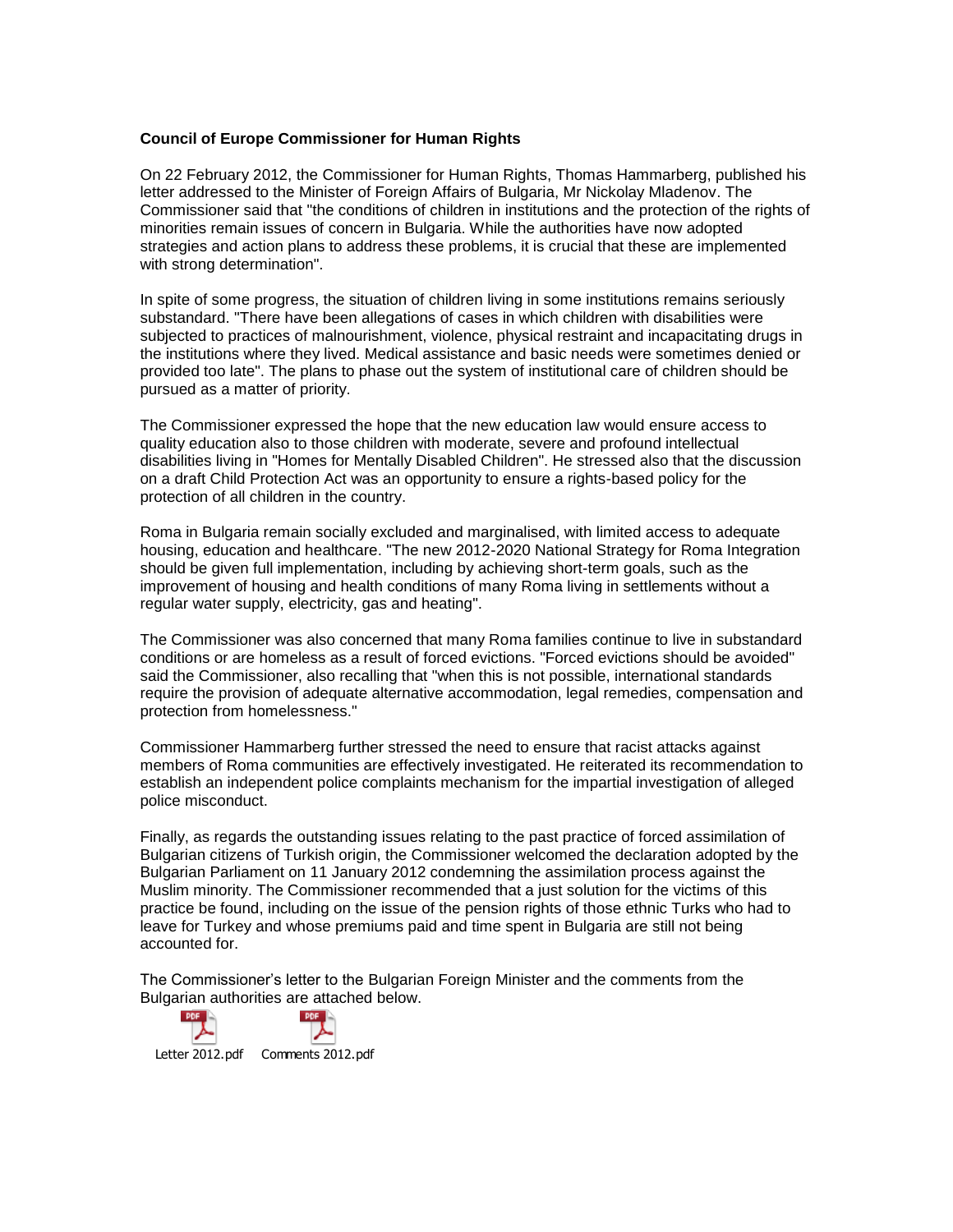# **Execution of judgments and decisions of the European Court of Human Rights**

At 31 December 2013, there were 357 cases against Bulgaria pending before the Committee of Ministers for supervision of their execution. 99 of these cases were a "leading case", i.e. raising a new structural/general problem and requiring the adoption of general measures, the other cases being "repetitive cases" concerning issues already raised before the European Court of Human Rights. The main cases or groups of cases revealing such structural problems is listed below:

- Shortcomings of judicial control of expulsion and deportation of foreign nationals based on national security grounds – *C.G. and others, and other similar cases, No. 1365/07, Judgment final on 24/07/2008*
- Excessively lengthy civil and criminal proceedings; absence of effective remedies *Kitov and other similar cases; Djangozov and other similar cases; Dimitrov and Hamanov (pilot judgment); Finger and other similar cases (pilot judgment); Nos. 37104/97, 45950/99, 48059/06 and 37346/05, Judgments final on 03/07/2003, 08/10/2004, 10/08/2011 and 10/08/2011*
- Insufficient guarantees against abuse of secret surveillance means; absence of an effective remedy *- Association for European Integration and Human Rights and Ekimdzhiev and other similar cases, No. 62540/00, Judgment final on 30/04/2008*
- $\cdot \cdot$  Poor detention conditions in prisons and remand centres; absence of an effective remedy – *Kehayov and other similar cases, No. 41035/98, Judgment final on 18/04/2005*
- Unjustified or disproportionate use of fire-arms or force by police officers during arrests; ineffective investigations - *Nachova and other similar cases; Hristova / Velikova and other similar cases, No. 43577/98, Judgment final on Judgment final on 04/10/2000*
- Placement in social care homes of people with mental disorders: lawfulness, judicial review, conditions of detention, *Stanev and other similar cases, No. 36760/06, Judgment final on 17/01/2012*
- Eviction of persons of Roma origin, on the basis of a legislation not requiring an adequate examination of the proportionality of the measure - *Yordanova and others, No.25446/06, Judgment final on 24/07/2012*
- $\div$  Failure to take appropriate measures to protect lives of children with severe mental illness placed under the State's responsibility in Children's Home, and to conduct effective investigation into deaths caused by conditions there - *Nencheva and Others, No. 48609/06, Judgment final on 18/09/2013*

The document attached presents a brief description of the violations and the latest detailed decisions taken by the Committee of Ministers and the responses given thereto by the respondent state.

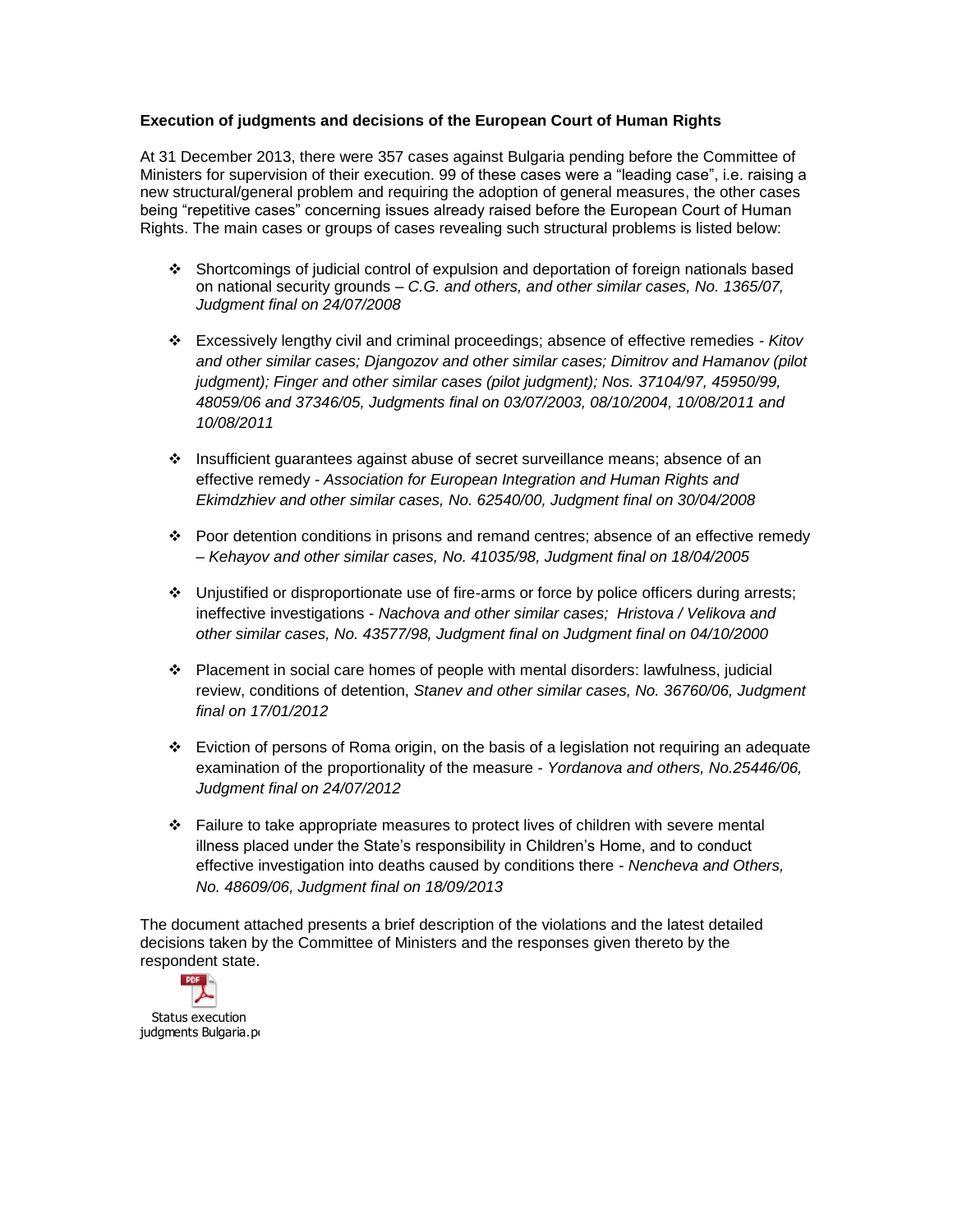# **Fighting corruption**

On 8 January 2013, the Group of States against Corruption (GRECO) published its Third Round Compliance Report on Bulgaria. In its report GRECO concluded that Bulgaria has implemented satisfactorily eleven of the twenty recommendations contained in the Third Round Evaluation Report.

In so far as incriminations are concerned, Bulgaria has invested considerable resources into the training and raising awareness of a large number of judges, prosecutors and law enforcement officers on issues pertaining to the active bribery in the public sector and trading in influence where the advantage is intended for a third party and the criminalisation of non-material advantages. However, as regards the former, no tangible steps have been made to ensure that the Penal Code covers in explicit and unambiguous terms instances where the advantage is intended for the third party. Other problematic areas not covered by the Code include the application of the provision on "effective regret", which in GRECO's view, represents an automatic and total exemption from punishment and which is not being subject to judicial review, and the bribery of foreign public arbitrators when these perform their duties under the national law on arbitration of any other State. GRECO has been reassured, however, that pertinent revisions of the Penal Code as regards arbitrators are under way and will be completed in due course.

As regards the transparency of political financing, important efforts have been deployed in order to comply with the recommendations. The new Electoral Code (EC) was adopted in 2011, replacing several previously existing legal acts. To provide for conformity and coherence with the Code, the 2005 Political Party Act (PPA) was amended the same year, borrowing many provisions from the Code. The two legal acts have created a clearer and more robust legal framework as far as transparency and supervision of political financing is concerned. They enumerate the sources of permissible and prohibited funding and ban anonymous donations under any form, as well as donations by legal persons, be it within the framework of regular activities of political parties or in the course of an election campaign. In order to monitor revenues and expenditures, the PPA has placed an obligation on parties to set up on-line public registers, containing all relevant details on donors, donations, whereas the EC has also established an electronic Single Public Register under the auspices of the National Audit Office to supervise the financing of election campaigns and has considerably expanded the Office's scope of duties, notably as regards the verification of election campaigns' finances. As concerns the weaknesses of the two legal acts, their provisions on sanctions have remained virtually unchanged and are still lacking the requisite effective, proportionate and dissuasive effect.

In light of what has been stated above, GRECO commended Bulgaria particularly for the substantial reforms carried out with regard to the Theme 'Transparency of political financing'. It encouraged Bulgaria to pursue its efforts in order to implement the pending recommendations with the same vigour within the next 18 months.

The conclusions of the Compliance Report from 2012<sup>3</sup>, which is attached below, should be read in conjunction with GRECO's two evaluation reports from 2010. They have also been attached below.



# **Fight against racism and intolerance**

On 16 September 2014, the European Commission against Racism and Intolerance (ECRI) published its fifth report on Bulgaria.<sup>4</sup> ECRI's Chair, Mr Christian Ahlund, noted steps forward, but

 $\overline{a}$ <sup>3</sup> Section III of the report, paras. 91-95.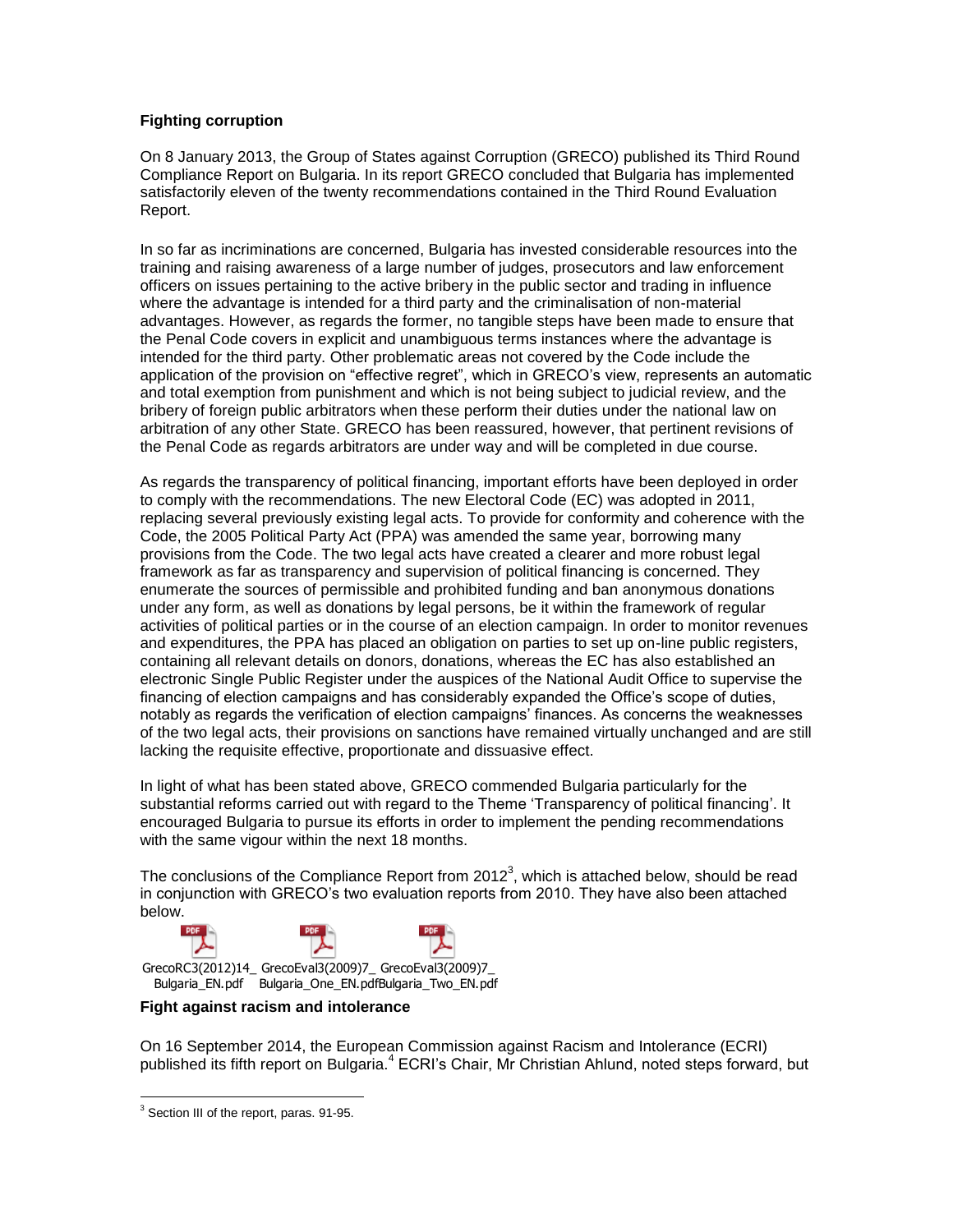also a number of outstanding issues, such as low achievement in education and disproportionately high drop-out rates among Roma pupils, and the climate of intolerance and xenophobia against refugees.

On the positive side, amendments to the Criminal Code introduced enhanced penalties for murder and causing bodily harm committed with hooligan, racist or xenophobic motives. A National Roma Integration Strategy, requiring every region to develop a strategy and action plan for the integration of Roma, and a National Strategy on Migration, Asylum and Integration were adopted. A change in the law now allows illegally built houses to be legalised and no longer subject to demolition leaving Roma families homeless. Obligatory pre-schooling for two years has been introduced in order to ensure an equal start for every child and early socialisation.

However, hate speech or violence targeting sexual orientation or gender identity is not recognised as an offence in the Criminal Code. Racist and intolerant hate speech in political discourse is escalating, the main target now being refugees. A growing number of ultra-nationalist/fascist groups and political parties operate in Bulgaria; one such party is represented in Parliament. Racist violence continues to be perpetrated against Roma, Muslims, Jews and non-traditional religious groups and their property. It is seldom prosecuted under the criminal law provisions specifically enacted for this purpose.

The report contains findings and recommendations regarding the following topics:

- Common topics
- Legislation against racism and racial discrimination<sup>5</sup>
- Hate speech<sup>6</sup>
- Racist and homo/transphobic violence<sup>7</sup>
- Integration policies<sup>8</sup>
- Topics specific to Bulgaria
- Interim follow-up recommendations of the fourth cycle<sup>9</sup>
- Refugees and asylum seekers $10$
- Policies to combat discrimination and intolerance against LGBT persons<sup>11</sup>

The following two recommendations were selected for priority implementation to be revisited two years later:

- an awareness-raising campaign should be urgently organised promoting a positive image of and tolerance for asylum seekers and refugees and ensuring that the public understands the need for international protection;
- the Commission for Protection against Discrimination should produce and publish information about discrimination, explaining the procedures for discrimination complaints, in a variety of languages used in the country and disseminate it widely.

ECRI's report on Bulgaria, which includes Government observations, is attached below.



BGR-CbC-V-2014-03 6-ENG.pdf

 $\overline{a}$ 

- 8 paras. 63-82.
- 9 paras. 83-101.

 $11$  paras. 105-123.

 $^{4}$  A summary of the report can be found on pp. 9-10.

paras. 1-30.

<sup>6</sup> paras. 31-49.

<sup>7</sup> paras. 50-62.

paras. 102-104.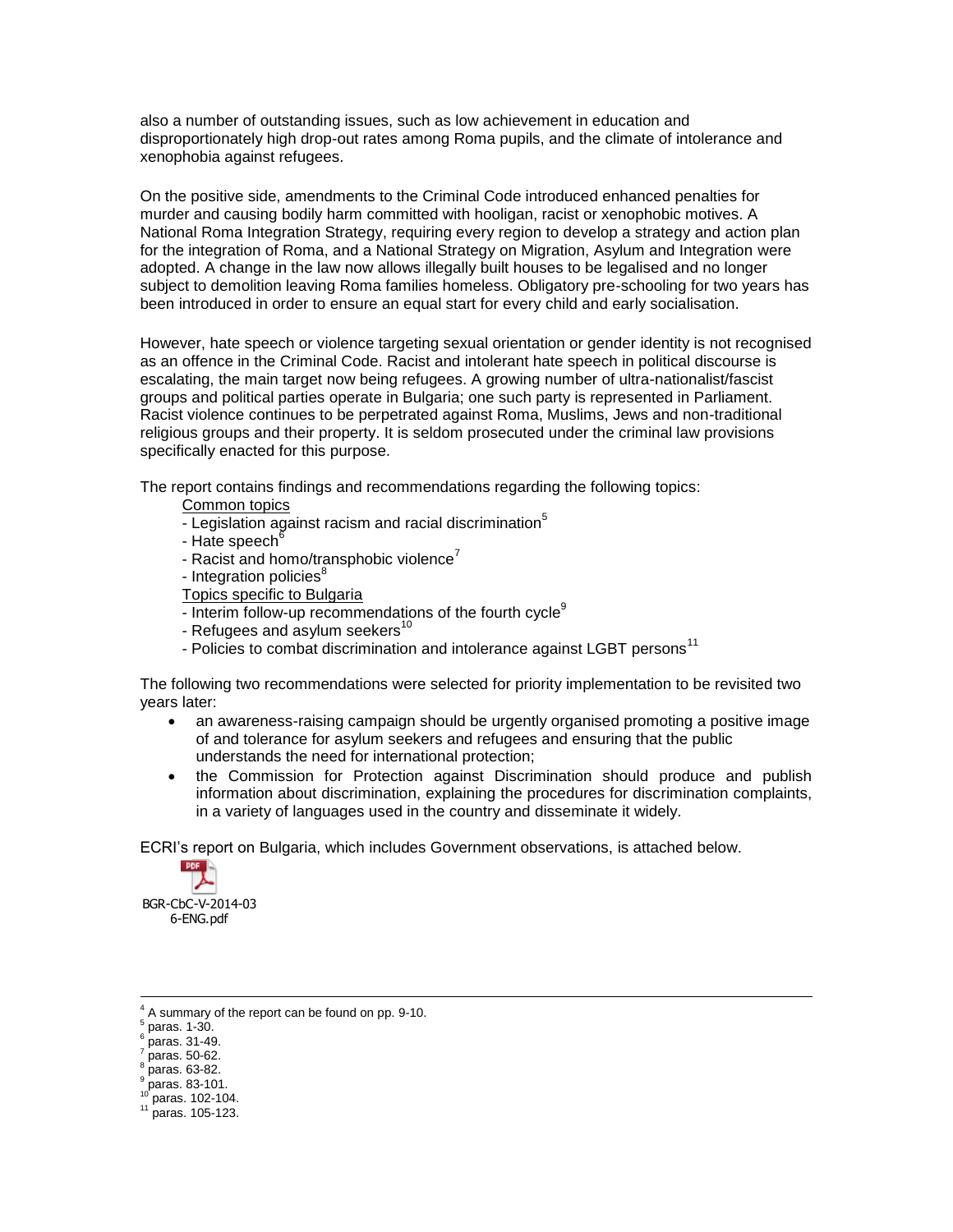# **Protection of minorities**

# *Framework Convention for the Protection of National Minorities*

On 30 July 2014, the Council of Europe's Advisory Committee on the Framework Convention for the Protection of National Minorities published its third Opinion [on B](http://www.coe.int/t/dghl/monitoring/minorities/3_FCNMdocs/PDF_3rd_OP_CzechRepublic_en.pdf)ulgaria<sup>12</sup>, together with the Government's comments. In addition to the measures to be taken to implement the detailed recommendations contained in Sections  $1^{13}$  and II<sup>14</sup> of the Opinion, the Advisory Committee identified the following issues:

Issues for immediate action $15$ 

- $\triangleright$  Make specific budgetary provision for the implementation of the current national, regional and municipal strategies and action plans for the integration of Roma, and regularly evaluate and review the implementation of the various strategies and action plans, in close consultation with representatives of the Roma;
- $\triangleright$  Systematically condemn hate crimes and hate speech and step up efforts to ensure that all racially motivated offences are effectively identified, investigated, prosecuted and sanctioned;
- $\triangleright$  adopt active measures to affirm and protect the right of persons belonging to national minorities to learn their minority language and undertake a detailed examination of existing demands for such teaching, including an analysis of any factors currently discouraging minority parents and children from requesting it;
- $\triangleright$  ensure that persons belonging to national minorities are able to participate effectively in decision-making, inter alia through clarifying the powers and strengthening the role of the National Council for Cooperation on Ethnic and Integration Issues;
- $\triangleright$  pursue and intensify efforts to address the socio-economic problems confronting persons belonging to minorities, particularly Roma, in fields such as housing, employment and health care.

# Further recommendations<sup>16</sup>

- Engage in direct and constructive dialogue with persons belonging to groups interested in the protection offered by the Framework Convention and pursue an inclusive approach in respect of the personal scope of application of the Framework Convention, in consultation with those concerned and in accordance with the provisions of the Convention;
- $\triangleright$  Ensure that the Commission for Protection against Discrimination and the Ombudsman have adequate resources to take effectively into account the concerns and rights of persons belonging to national minorities;
- $\triangleright$  Step up efforts to support initiatives aimed at protecting, preserving and developing the cultural identity of minorities and work closely with representatives of national minorities in drawing up a national cultural strategy;
- $\triangleright$  Remove all remaining legal obstacles preventing interested groups from exercising the freedom of association guaranteed by the Framework Convention, and review anew the conditions applicable to the registration of political parties;
- $\triangleright$  Increase the financial support provided to ensure access of persons belonging to national minorities, including numerically smaller minorities, to radio and television programmes in minority languages; ensure that programming in minority languages is adequate to cover the needs of persons belonging to national minorities and that programmes in minority languages are broadcast at times when they can be followed by the greatest possible audience;
- $\triangleright$  Assess, in close consultation with representatives of national minorities, the extent to

 $\overline{a}$ 

 $12$  A summary of the report can be found on pp. 1-2.

 $^{13}$  paras. 6-21.

<sup>14</sup> paras. 22-157.

<sup>&</sup>lt;sup>15</sup> The recommendations below are listed in the order of the corresponding articles of the Framework Convention.

<sup>16</sup> *Idem.*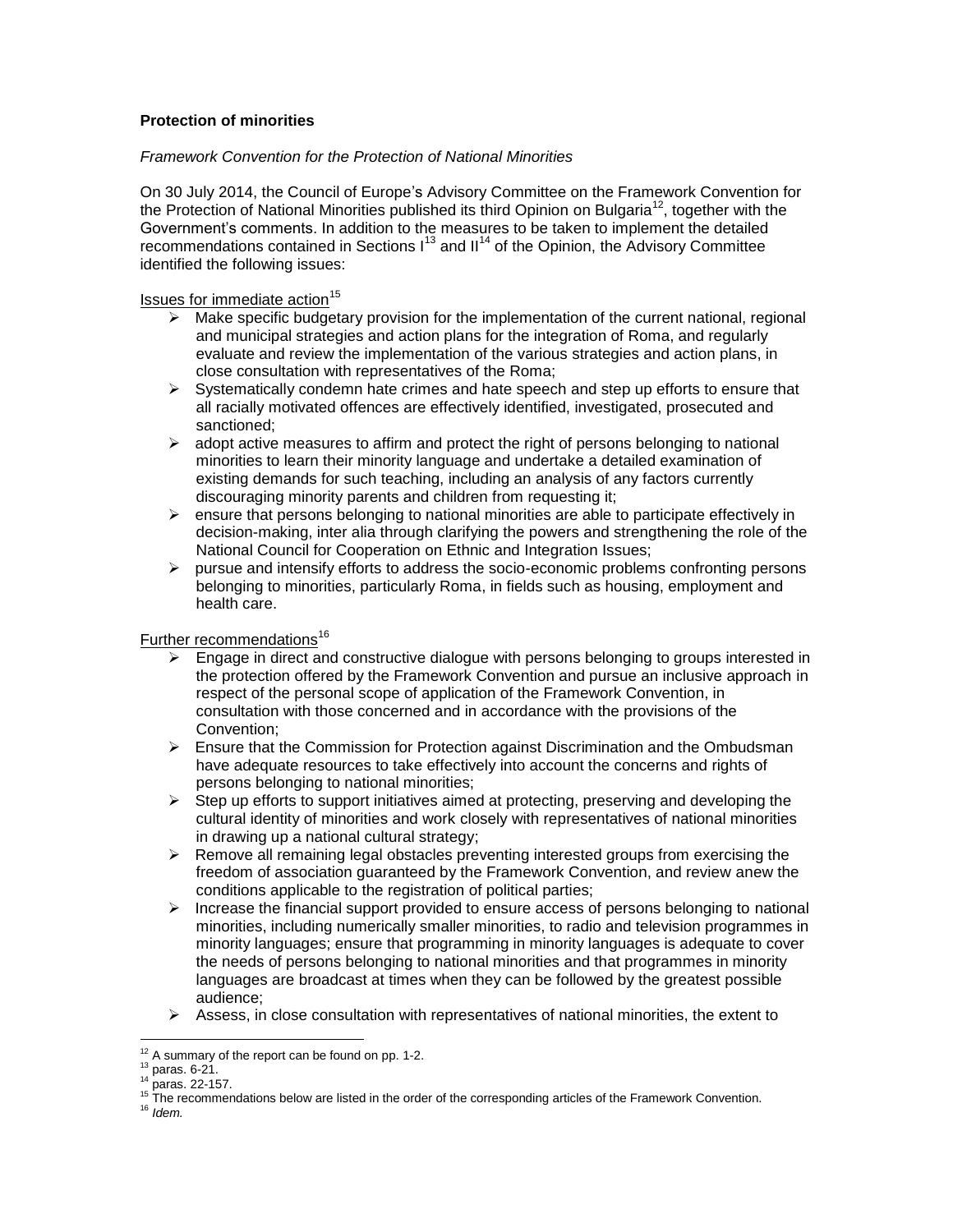which there exists a need and demand for the use of minority languages in dealings with the administrative authorities and for topographical and similar signs to be displayed in minority languages, in the geographical areas where the relevant conditions of the Framework Convention are met; establish by law clear criteria and transparent procedures on how and when these rights may be exercised; identify and eliminate any remaining impediments to the full official recognition and use in daily life of names in minority languages;

- $\triangleright$  Pursue and intensify efforts to eliminate segregation in schooling and to promote the full integration of Roma children in mainstream schools and classes, including through measures targeted specifically at improving the access of Roma children to kindergarten, at encouraging them to remain in school until they complete their secondary education and at helping parents to support their children in this respect;
- $\triangleright$  Actively promote the development of adequate textbooks for minority language teaching as well as the continuation and, where necessary, reintroduction of university courses for the training of teachers qualified to teach minority languages.

The Advisory Committee's Opinion [on B](http://www.coe.int/t/dghl/monitoring/minorities/3_FCNMdocs/PDF_3rd_OP_CzechRepublic_en.pdf)ulgaria and the Government's comments are attached below. However, these documents have not yet been examined by the Committee of Ministers who, after having examined the documents, will adopt a resolution on the protection of national minorities in Bulgaria. The Committee of Ministers' resolution will be based on the concluding remarks, contained in Section III<sup>17</sup> of the Advisory Committee's Opinion.



### *European Charter for Regional or Minority Languages*

Bulgaria has not yet signed or ratified the European Charter for Regional or Minority Languages. Thus, the country is not yet covered by the monitoring carried out by the Committee of Independent Experts under the Charter.

### **Action against trafficking in human beings**

On 14 December 2011, the Group of Experts on Action against Trafficking in Human Beings (GRETA) published its first evaluation report on Bulgaria<sup>18</sup>, together with the final comments of the Bulgarian Government. Both documents are contained in the attachment below.

In its concluding remarks<sup>19</sup> GRETA welcomed the policy statements that trafficking in human beings (THB) is considered a human rights violation in Bulgaria and the steps taken to translate these statements into practice, most recently by setting up a National Mechanism for Referral and Support of Trafficked Persons.

That said, GRETA considered that the Bulgarian authorities should take further steps to ensure that the human rights-based and victim-centred approach underpinning the Convention is fully reflected and applied in the national policy to combat THB, from prevention to protection, prosecution and redress. This included taking measures to strengthen the aspect of prevention amongst groups vulnerable to THB and changing negative social attitudes towards trafficking victims. The training of law enforcement officials, prosecutors, judges, social workers and other relevant professionals should stress the need to apply a human rights-based approach to action against THB on the basis of the Council of Europe Anti-Trafficking Convention and the case-law of the European Court of Human Rights.

 $\overline{a}$ <sup>17</sup> paras. 158-176.

 $18$  A summary of the report can be found on pp. 7-8.

<sup>19</sup>paras. 230 - 235.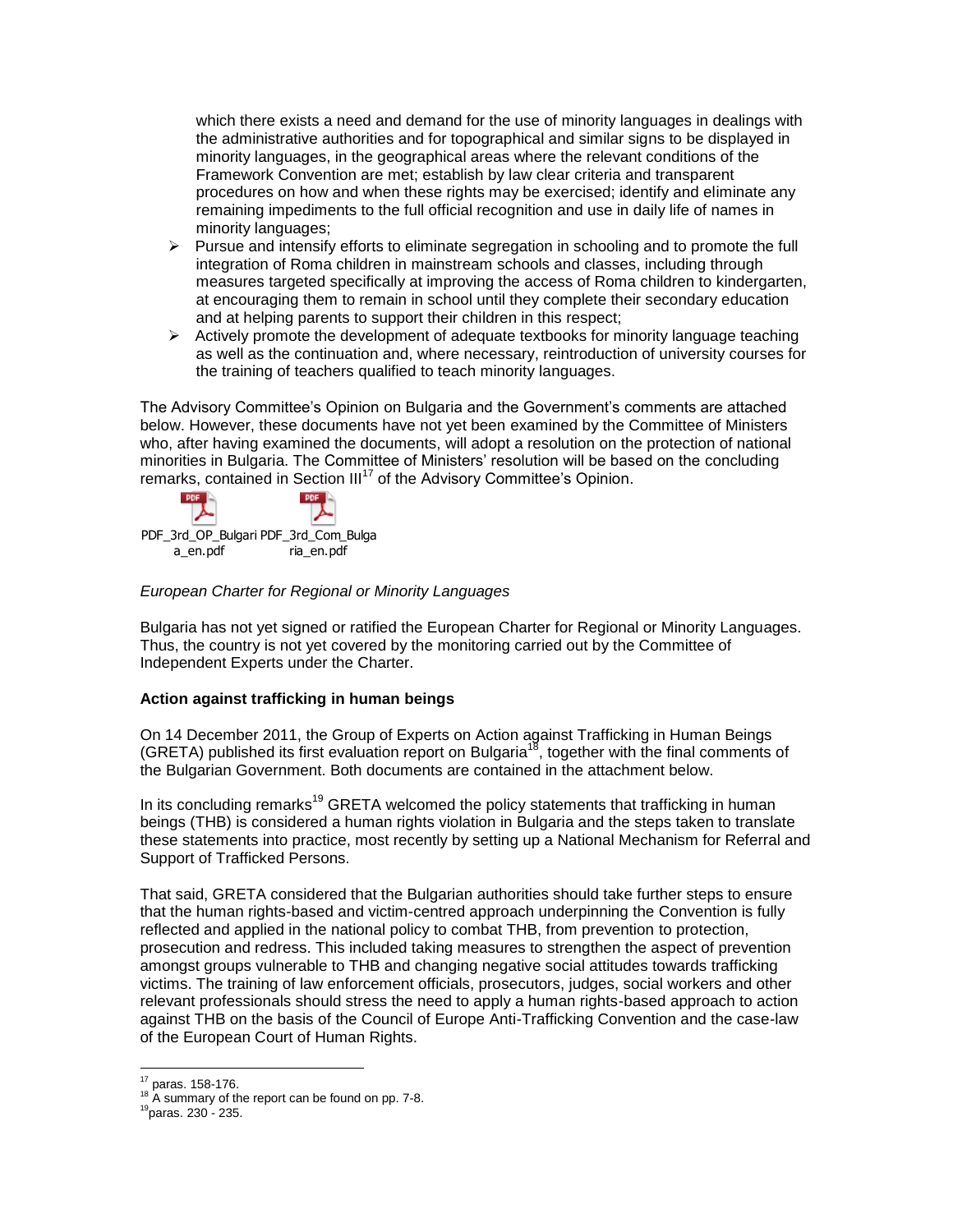The human rights-based approach to THB also requires taking further steps to secure that all victims of THB are properly identified. GRETA noted with concern that hardly any foreign national victims of THB have been identified in Bulgaria. This raises questions about the effectiveness of the existing identification procedures.

More should be done to empower victims of THB by enhancing their access to assistance and protection, including by ensuring adequate financing to service providers. As the official statistics show only "the tip of the iceberg", there may be an urgent need for enhanced capacity for assistance to trafficking victims. Increased provision should also be made in the national policy against THB for measures to assist the reintegration of victims of THB and prevent re-trafficking.

In the field of prosecution of traffickers, while the Bulgarian authorities have achieved some positive results as concerns the rate of convictions, more efforts should be made to protect and assist victims before, during and after the criminal proceedings in order to guarantee a humanrights based approach. Effective access to legal redress and compensation for victims of trafficking should also be a priority for the Bulgarian authorities.

In its report, GRETA provides a complete list of proposals to the Bulgarian authorities.<sup>20</sup> On 30 January 2012 the Committee of the Parties to this Convention adopted a recommendation on the implementation of the Convention by Bulgaria which has also been attached. It is based on GRETA's report and the comments submitted by the Bulgarian authorities.



### **Preventing and combating violence against women and domestic violence**

Bulgaria has not yet signed or ratified the Council of Europe Convention on Preventing and Combating Violence against Women and Domestic Violence. For this reason, it is not yet concerned by the monitoring procedure under this Convention.

### **European Commission for Democracy through Law (Venice Commission)**

The Venice Commission has adopted a number of opinions on draft laws and on the constitutional situation in Bulgaria. A list of adopted opinions, with hyperlinks to the texts, appears in the attachment below.



### **Social and economic rights**

Bulgaria ratified the Revised European Social Charter on 07/06/2000, accepting 62 of its 98 paragraphs.

Bulgaria agreed to be bound by the Additional Protocol providing for a system of Collective Complaints when it accepted Article D of the Revised Charter at the time of the ratification. It has not yet made a declaration enabling national NGOs to submit collective complaints.

 $\overline{a}$ <sup>20</sup>Appendix I.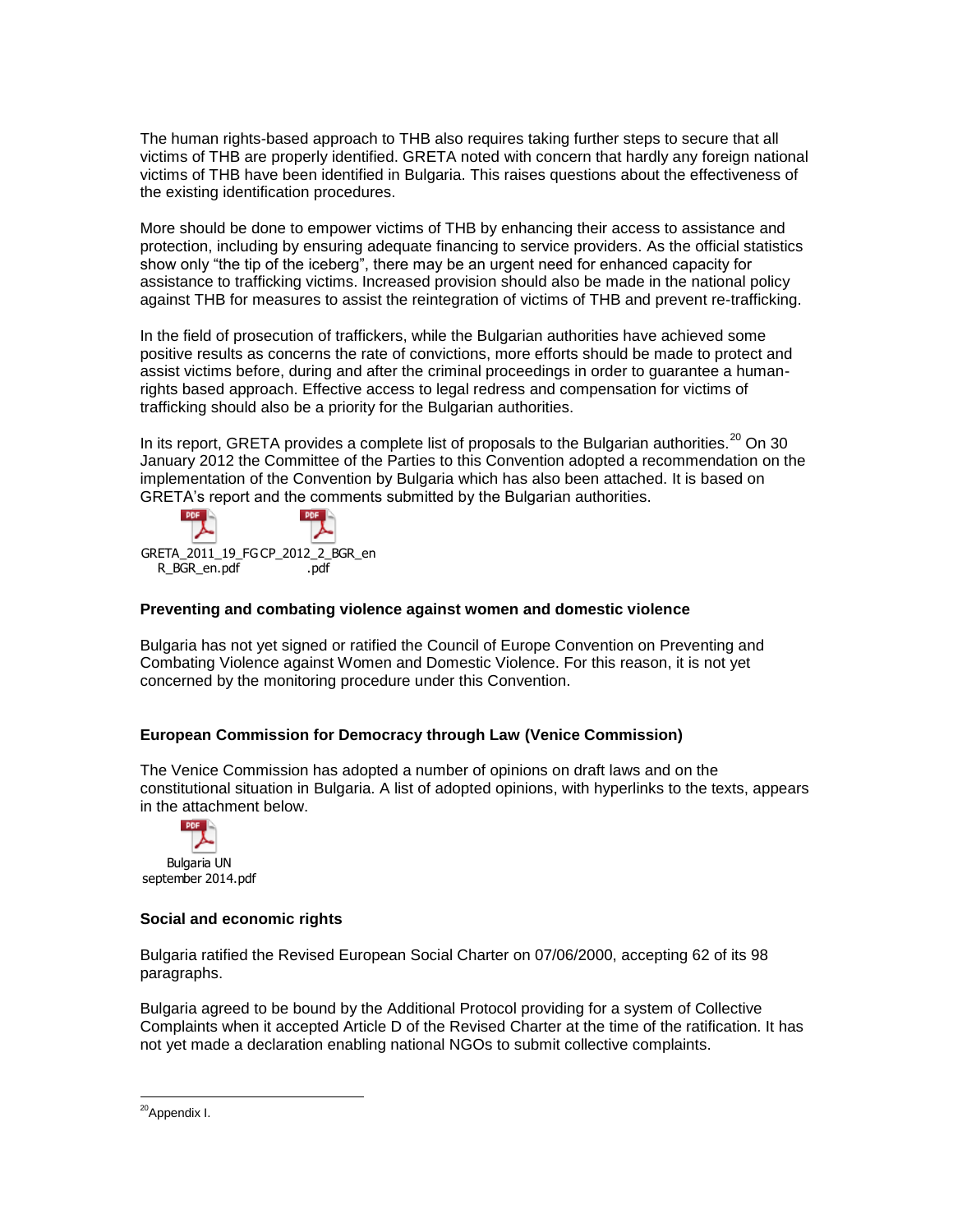#### Cases of non-compliance

*Thematic Group 1 "Employment, training and equal opportunities"* 

►Article 1§1 - Right to work - Policy of full employment It has not been established that employment policy efforts have been adequate in combatting unemployment and promoting job creation. (Conclusions 2012, p. 6)

►Article 1§2- Right to work - Freely undertaken work (non-discrimination, prohibition of forced labour, other aspects

1 .Swiss nationals and nationals of States Parties to the European Social Charter which are not members of the European Union or of the European Economic Area may not be employed in public service posts, which constitutes discrimination on grounds of nationality;

2 The upper limit on the amount of compensation that may be awarded in discrimination cases may preclude damages from making good the loss suffered and from being sufficiently dissuasive (Conclusions 2012, p. 10)

► Article 1§4 – Right to work - Vocational guidance, training and rehabilitation Nationals of other States Parties lawfully resident or working regularly in Bulgaria are subject to an excessive length of residence requirement for entitlement to vocational guidance, training or rehabilitation.

(Conclusions 2012, p. 13)

► Article 20 - Right to equal opportunities and equal treatment in employment and occupation without sex discrimination

There is a predetermined upper limit on compensation for employees who are dismissed as a result of sex discrimination which may preclude damages from making good the loss suffered and from being sufficiently dissuasive

(Conclusions 2012, p. 17)

 $\triangleright$  Article 24 – Right to protection in case of dismissal

employees undergoing a probationary period of 6 months are not protected against dismissal; - the termination of employment at the initiative of the employer for some categories of employees, on the sole ground that the they have the pensionable age, which is permitted by law, is not justified.

- the maximum amount of compensation for unlawful dismissal is not adequate. (Conclusions 2012, p. 19)

*Thematic Group 2 "Health, social security and social protection"* 

► Article 3§3 – Right to safe and healthy working conditions - Enforcement of safety and health regulations

Measures to reduce the excessive rate of fatal accidents are inadequate. (Conclusions 2013, p. 16)

► Article 11§3 – Right to protection of health - Prevention of diseases and accidents It has not been established that there are adequate measures in force for the prevention of road and domestic accidents (Conclusions 2013, p. 24)

► Article 12§1 – Right to social security - Existence of a social security system

- The minimum level of pension benefit is manifestly inadequate;

- The minimum level of unemployment benefit is inadequate.

(Conclusions 2013, p. 26)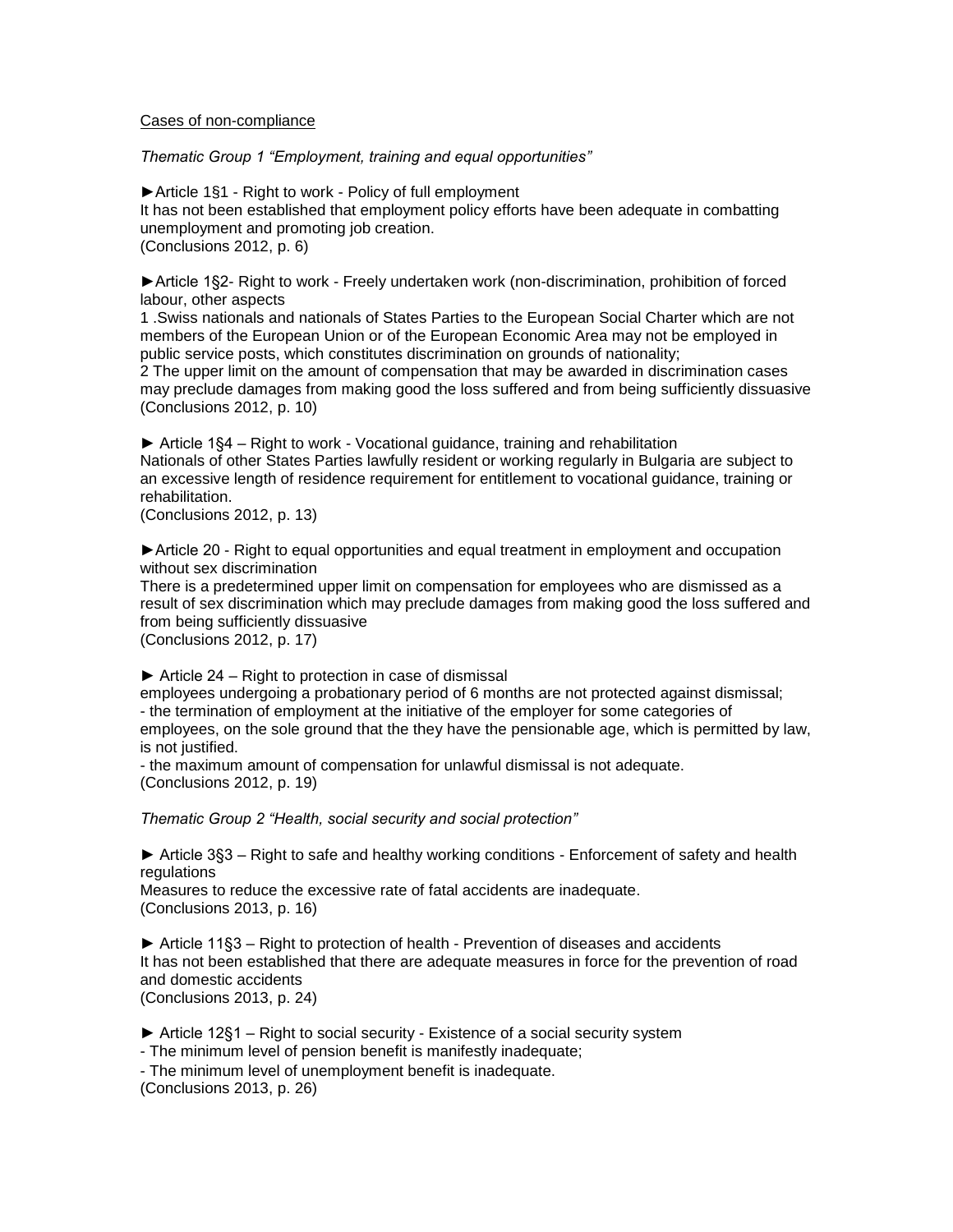► Article 13§1 – Right to social and medical assistance - Adequate assistance for every person in need

- People registered with the Employment Office Directorates are not entitled to social assistance before a minimum period of six months;

- The level of social assistance is manifestly inadequate. (Conclusions 2013, p. 31)

*Thematic Group 3 "Labour rights"* 

► Article 2§5 – Right to just conditions of work - Weekly rest period It has not been established that the right to weekly rest period is guaranteed. (Conclusions 2010, p. 6)

► Article 4§2 – Right to a fair remuneration - Increased remuneration for overtime work The Labour Code does not guarantee workers under an "open-ended working hours scheme" the right to an increased remuneration or a sufficiently long rest period in compensation for overtime work.

(Conclusions 2010, p. 8)

► Article 4§4 – Right to a fair remuneration - Reasonable notice of termination of employment Fifteen days' notice is not a reasonable period of notice for employees with six or more months' service under contract for work in addition to their principal occupation. (Conclusions 2010, p. 9)

 $\blacktriangleright$  Article 5 – Right to organise Legislation does not provide for adequate compensation proportionate to the harm suffered by the victims of discriminatory dismissal based on involvement in trade union activities. Foreign workers' right to form or participate in the formation of trade unions is subject to prior authorisation.

(Conclusions 2010, p. 10)

 $\triangleright$  Article 6§1 – Right to bargain collectively – Joint consultation It has not been established that joint consultation takes place in practice. It has not been established that joint consultative bodies exist in the public service. (Conclusions 2010, p. 14)

► Article 6§2 – Right to bargain collectively – Negotiation procedures It has not been established that sufficient measures to promote collective negotiations are taken. (Conclusions 2010, p. 15)

► Article 6§3 – Right to bargain collectively - Conciliation and arbitration There is no conciliation or arbitration procedure in the public service. (Conclusions 2010, p. 15)

► Article 6§4 – Right to bargain collectively – Collective action Civilian personnel of the Ministry of Defense and any establishments responsible to the Ministry are denied the right to strike.

The restriction on the right to strike in the railway sector pursuant to Section 51 of the Railway Transport Act goes beyond that permitted by Article G.

Civil servants are only permitted to engage in symbolic action and are prohibited from strike (Section 47 of the Civil Service Act).

(Conclusions 2010, p. 16)

► Article 22 – Right of workers to take part in the determination and improvement of working conditions and working environment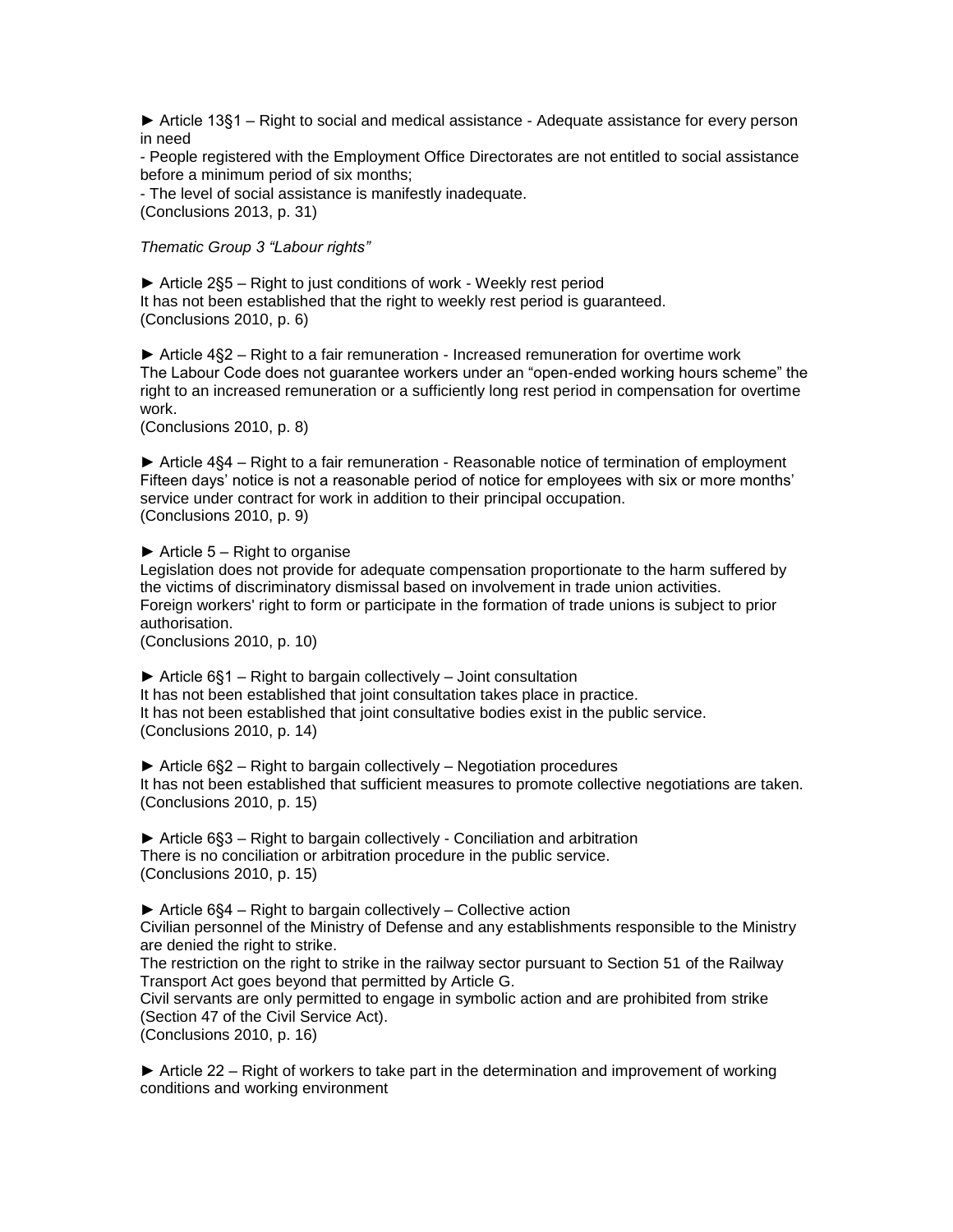It is not established whether workers' representatives participate in the organisation of social and socio-cultural services set up within an undertaking. (Conclusions 2010, p. 20)

► Article 28 – Right of workers' representatives to protection in the undertaking and facilities to be accorded to them

Legislation does not provide for adequate protection in the event of an unlawful dismissal based on the employee's status as a trade union representative or activities linked to this status. (Conclusions 2010, p. 24)

*Thematic Group 4 "Children, families, migrants"* 

► Article 7§5 – Right of children and young persons to protection - Fair pay The right of young workers and apprentices to a fair wage and other appropriate allowances is not guaranteed due to non effective enforcement of the legislation. (Conclusions 2011, p. 9)

► Article 7§9 – Right of children and young persons to protection **-** Regular medical examination The right of young workers to regular medical examination is not guaranteed due to non effective enforcement of the legislation. (Conclusions 2011, p. 11)

► Article 7§10 – Right of children and young persons to protection **-** Special protection against physical and moral dangers

It has not been established that all children under 18 are effectively protected from all forms of child pornography and child prostitution.

(Conclusions 2011, p. 13)

► Article 8§2 – Right of employed women to protection - Prohibition of dismissal during maternity leave.

Dismissal of pregnant employees (who are not on maternity leave) is not prohibited. (Conclusions 2011, p. 15)

► Article 8§5 – Right of employed women to protection - Prohibition of dangerous, unhealthy or arduous work.

Women having recently given birth, who are not breastfeeding, do not benefit from the possibility of adjustments of their working conditions or temporary reassignment to an adequate post. (Conclusions 2011, p. 17)

► Article 16 – Right of the family to social, legal and economic protection

1. It cannot be assessed whether Roma families receive adequate protection with regard to housing.

2. It cannot be assessed whether Roma families are guaranteed equal access to family benefits. (Conclusions 2011, p. 21)

► Article 17§2 – Right of children and young persons to social, legal and economic protection - Free primary and secondary education – regular attendance at school

1. It has not been established that measures taken to increase enrolment rates in secondary education are sufficient.

2. Children with disabilities are not guaranteed an effective right to education. (Conclusions 2011, pp. 24-24)

 $\blacktriangleright$  Article 27§3 – Right of workers with family responsibilities to equal opportunity and treatment – Illegality of dismissal on the ground of family responsibilities

Legislation does not sufficiently protect workers with family responsibilities against dismissal. (Conclusions 2011, p. 27)